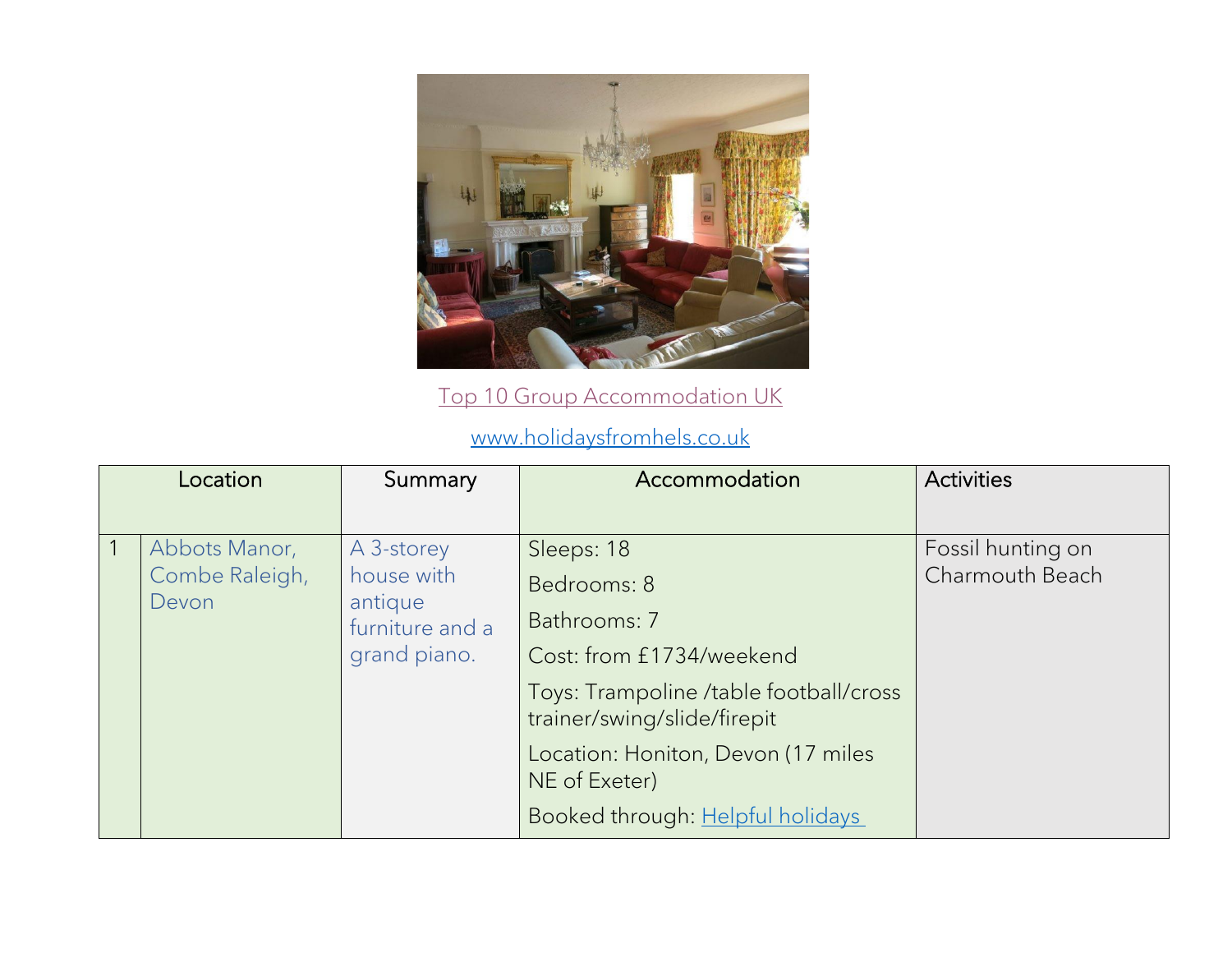| $\overline{2}$ | Edinburgh<br>townhouses         | Apartment 1-<br>Melville Place<br>Vast apartment,<br>with chalky chic<br>decor                             | Sleeps: 8<br>Bedrooms: 4<br>Bathrooms: 2<br>Cost: In Jan about £50 pppn<br>Booked through: Airbnb                                                                                                                                   | Edinburgh Castle<br>Carlton Hill (mini-<br>Parthenon and<br>city views)<br>Harry Potter tour<br>of Greyfriars<br>cemetery with<br>Voldemort's                              |
|----------------|---------------------------------|------------------------------------------------------------------------------------------------------------|-------------------------------------------------------------------------------------------------------------------------------------------------------------------------------------------------------------------------------------|----------------------------------------------------------------------------------------------------------------------------------------------------------------------------|
|                |                                 | Apartment 2 -<br>Randolph Place<br>Period<br>apartment with<br>retro window<br>seats and<br>wooden floors. | Sleeps: 8 (It says 8 but we were 6 and<br>filled all the beds. The other 2 were<br>hiding under the bed pull-outs)<br>Bedrooms: 4<br>Bathrooms: 2 (1 en suite, 1 communal)<br>Cost: In Jan about £50 pppn<br>Booked through: Airbnb | grave<br>• Arthur's Seat - a<br>country hike in<br>the city<br>Mary King's<br>Close-<br>subterranean 16 <sup>th</sup><br>century alleyways<br>entombed<br>beneath the city |
| $\overline{4}$ | Paddington Farm,<br>Glastonbury | Multiple<br>accommodation<br>options in a<br>bohemian farm<br>setting                                      | Farmhouse Sleeps: 20 (dorms and<br>rooms)<br>Longhouse Sleeps: 6<br>Yurt / Camping<br>Book through: Paddington Farm                                                                                                                 | On site:<br>Haystacks<br>Woodshed<br>Shower in a cow<br>shed<br>Fire pits<br>Pizza oven<br>Off site:<br>Glastonbury<br>Tor<br>Glastonbury                                  |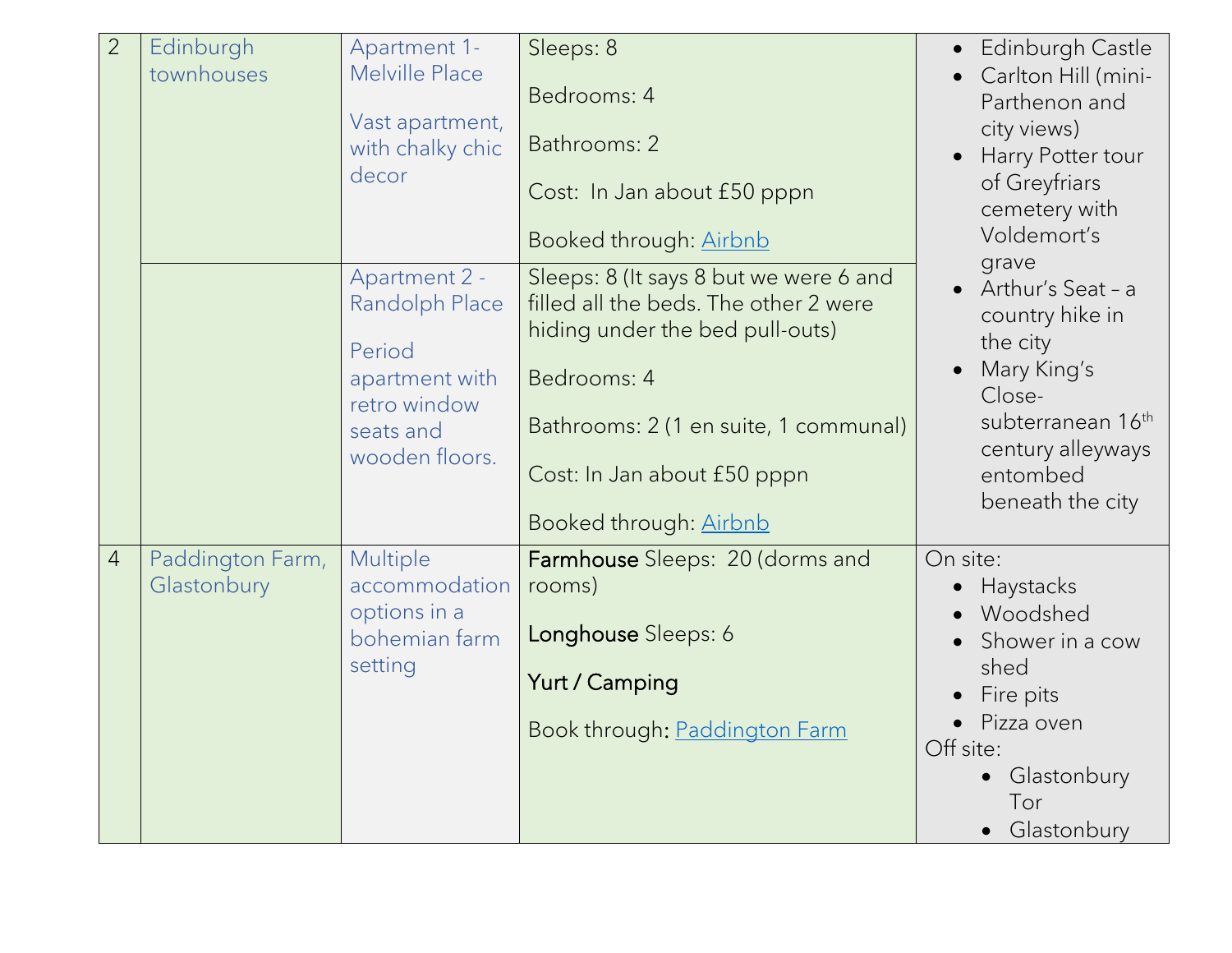| $\overline{4}$ | Yurt, Mawgan<br>Porth, Cornwall | Multiple<br>accommodation<br>options in a<br>field, a stone's<br>throw from the<br>beach.                                                      | Accommodation: Various -<br>yurts/lodges/cabins/cottages/caravans<br>Cost: Yurt for 4 about £300pn<br>Toys: Indoor and outdoor pool/hot<br>tub<br>Book through: The Park                      | Mawgan Porth Beach/<br>surf lesson                                                          |
|----------------|---------------------------------|------------------------------------------------------------------------------------------------------------------------------------------------|-----------------------------------------------------------------------------------------------------------------------------------------------------------------------------------------------|---------------------------------------------------------------------------------------------|
| 5              | 5: Croyde Bay                   | Thatched<br>Poyers<br>farmhouse,<br><b>Braunton</b><br><b>Black and white</b><br><b>Grade II listed</b><br>16th Century<br>timbered<br>cottage | Sleeps: 16<br>Bedrooms: 6<br>Bathrooms: 4<br>Toys: hot tub/slide<br>Cost: Average £255pn<br>Book through: Home                                                                                | Surf Croyde Bay<br>Sand-surf at<br>Saunton Sands<br>Drink at The<br>Thatch pub in<br>Croyde |
|                |                                 | Beach lodges<br>and chalets at<br><b>Unison Croyde</b><br>Bay<br>Hotel and<br>lodges behind<br>the dunes                                       | Accommodation:<br>hotel rooms/chalets/lodges<br>Cost: from £120 pn<br>Toys:<br>Pool/sauna/gym/tennis/bowling/mini<br>golf/bar/restaurant/games room<br>Book through: <i>Unison Croyde Bay</i> |                                                                                             |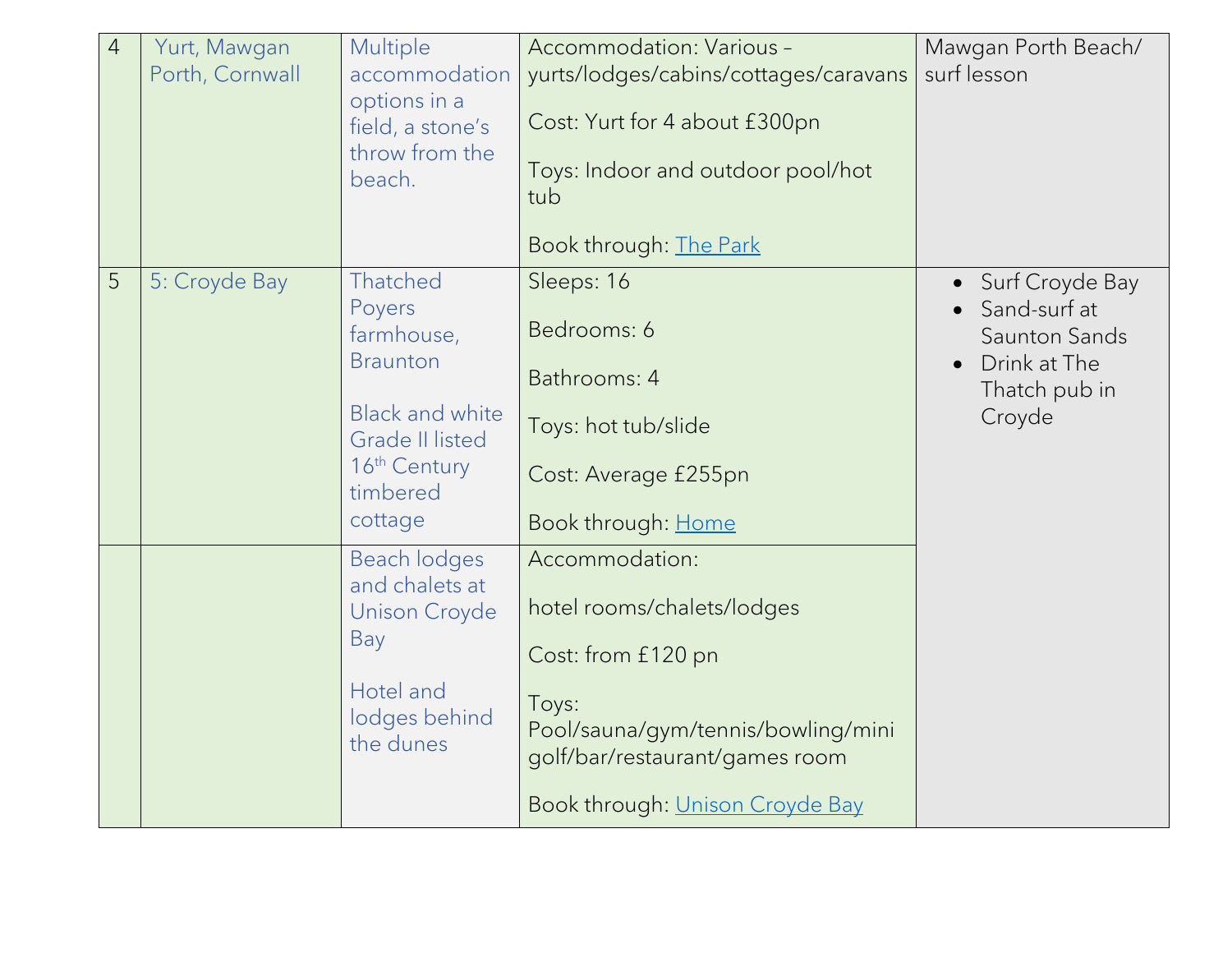| $\overline{7}$ | <b>Bude, Cornwall</b> | <b>Stone Barn</b><br>Cottage,<br>Clawton<br><b>Stylish</b><br>converted barn | Sleeps: 12 (10 plus sofa bed for 2 little<br>ones)<br>Bedrooms: 5<br>Cost: from £275pn | <b>Bude Beach</b><br>$\bullet$<br><b>Historic Dingles</b><br>Fairground |
|----------------|-----------------------|------------------------------------------------------------------------------|----------------------------------------------------------------------------------------|-------------------------------------------------------------------------|
|                |                       |                                                                              | Book through: Independent Cottages                                                     |                                                                         |
|                |                       | Georgian                                                                     | Sleeps: 14                                                                             |                                                                         |
|                |                       | house,<br>Parnacott,                                                         | Bedrooms: 7                                                                            |                                                                         |
|                |                       | Holdwsorthy                                                                  | Bathrooms: 4                                                                           |                                                                         |
|                |                       | Stately home<br>with sweeping<br>driveway and<br>column fronted<br>entrance. | Book through: Helpful Holidays                                                         |                                                                         |
| 7              | School house,         | A Victorian                                                                  | Sleeps: 40                                                                             | Beaches - Slapton                                                       |
|                | Slapton               | school with<br>dining room 40                                                | Bedrooms: 8                                                                            | and Blackpool Sands                                                     |
|                |                       | (on benches) a<br>maze of dorms                                              | Bathrooms: 5                                                                           |                                                                         |
|                |                       | spread out over<br>2 storeys.                                                | Toys: Low ropes/school field/fire<br>pit/ping pong/interactive whiteboard              |                                                                         |
|                |                       |                                                                              | Cost: From about £500pn (a bargain<br>$f12.50$ pp if full)                             |                                                                         |
|                |                       |                                                                              | Book through: AirBnB                                                                   |                                                                         |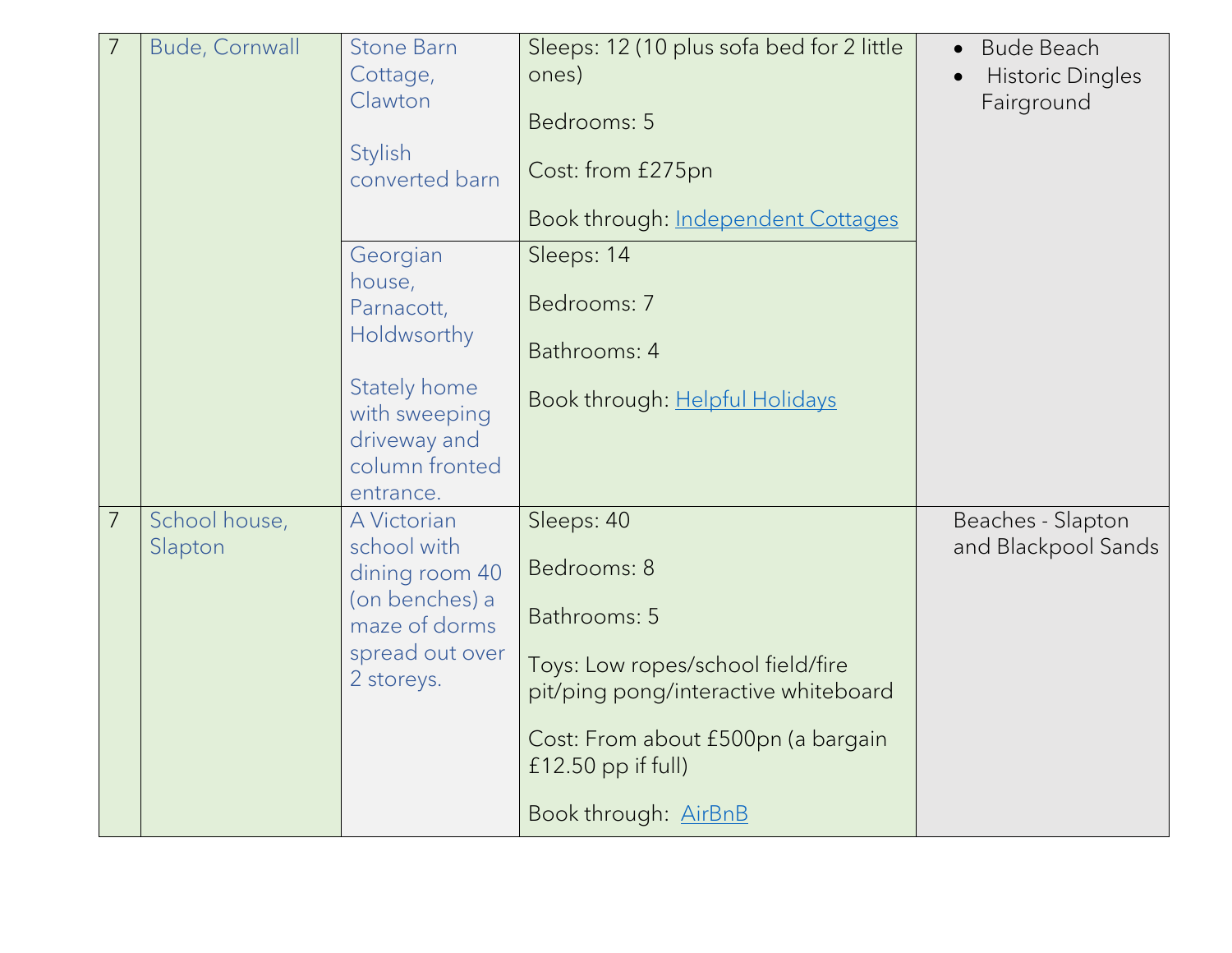| 8 | Beach/townhouse,<br>Mumbles,<br>Swansea | Victorian<br>townhouse, with<br>Moroccan tiled<br>bathroom floor,<br>midnight blue<br>walls and<br>peacock sofa.        | Sleeps: 15<br>Bedrooms: 7<br>Bathrooms: 5.5 (intriguing - can't<br>remember what they meant by this!)<br>Cost: About £750pn including service<br>fees<br>Book through: AirBnb                                                                           | Mumbles shopping<br>and beaches            |
|---|-----------------------------------------|-------------------------------------------------------------------------------------------------------------------------|---------------------------------------------------------------------------------------------------------------------------------------------------------------------------------------------------------------------------------------------------------|--------------------------------------------|
| 9 | The Stables,<br>Abbeycwmhir,<br>Wales   | A barn<br>conversion with<br>original timbers,<br>and former<br>Tailor's house<br>next door, set in<br>the Welsh hills. | <b>Happy Union Stables</b><br>Sleeps: 5<br>Bedrooms: 2<br>Cost: from £323/week<br>And<br>Tailors Cottage<br>Sleeps: 7<br>Bedrooms: 3<br>Cost: from £323/week<br>Book both through: Skyes, or direct<br>through the <b>Happy Union</b> pub next<br>door. | Sledging/walking<br>depending on<br>season |